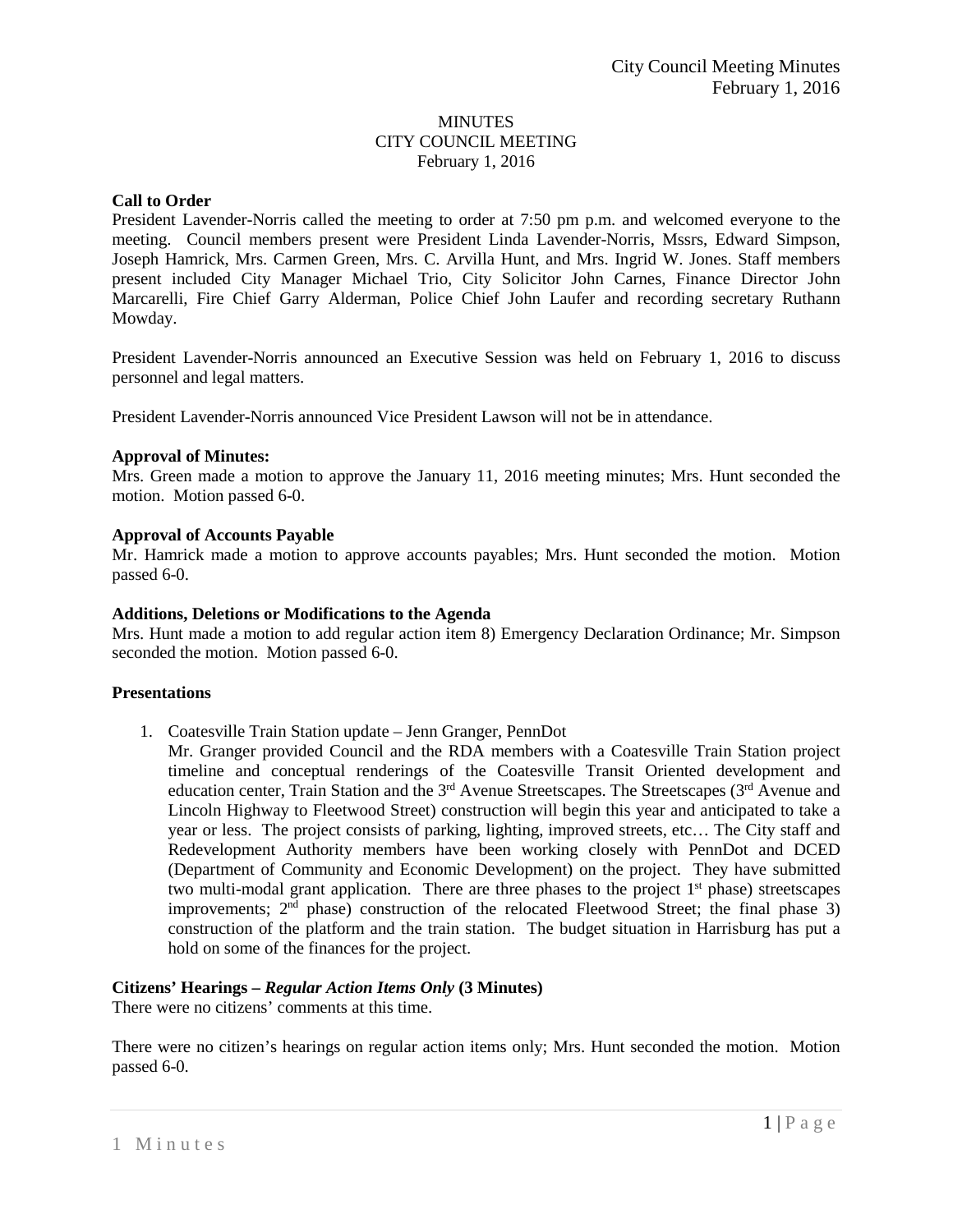## **Discussion Item**

1. Discuss certificate of recognition

motion. Motion passed 6-0.

- 2. Discuss update for the Adopt-A-Park program
- 3. Discussion of members for the unity day committee

Council moved items to the next meeting due to the absence of Vice President Lawson who requested the items to be placed on the agenda for discussion.

# **Regular Action Items**

- 1. Receive and consider reappointment to the Authorities, Boards, Commissions and Committees. Darrell Williams to the reserve Trust Fund for the term 2016-2017. Mr. Simpson made a motion to table the appointment of Darrell Williams until the next Council meeting; Mrs. Hunt seconded the motion. Motion passed 6-0.
- 2. Receive resignation from Michael Mauphin from the UCC Board of Appeals. Mr. Simpson made a motion to accept the resignation from Michael Mauphin for the UCC Appeals Board; Mrs. Green seconded the motion. Motion passed 6-0.
- 3. Receive and consider a Resolution authorizing the City's sale/trade of vehicles and other equipment identified herein by means of Municibid or trade-in pursuant to costars purchase for new vehicles, or by public bid or auction consistent with the requirements of the Third Class City Code.

Mr. Hamrick made a motion to approve a Resolution authorizing the City's sale/trade of vehicles and other equipment identified herein by means of Municibid or trade-in pursuant to costars purchase for new vehicles, or by public bid or auction consistent with the requirements of the Third Class City Code; Mrs. Green seconded the motion. Motion passed 6-0.

- 4. Receive and consider purchase order for Street Sweeper Mr. Hamrick made a motion to approve the purchase order for a street sweeper; Mr. Simpson seconded the motion. Motion passed 6-0.
- 5. Receive and consider conditional employment offers for part-time officers Mr. Hamrick made a motion to appoint Kevin M. Costino; Richard J. Howell, Ryan J. Herman and John P. Bogan for conditional appointment as a part-time Patrol Officer in the City subject to successful completion of a medical and psychological evaluation; Mrs. Hunt seconded the
- 6. Receive and consider list of Constables Mr. Simpson made a motion to approve constable services from Clinton Hurst, Lamont Sellars, Ricky Campbell, Steve Force, Ray Sheller, Kenny Hopton, Glenn Markley and Clayton Ayers; Mrs. Hunt seconded the motion. Motion passed 6-0.
- 7. Receive and consider press release for delinquent trash fees Mr. Hamrick made a motion to approve the press release from Portnoff Law Associates regarding the delinquent trash fees; Mr. Simpson seconded the motion. Motion passed 6-0.
- 8. Receive and consider an Ordinance declaring a State of Emergency/Emergency Snow Declaration/Travel Ban

Mr. Simpson made a motion to approve the Ordinance declaring the State of Emergency/Emergency Snow Declaration/Travel Ban for the City of Coatesville effective at 7:00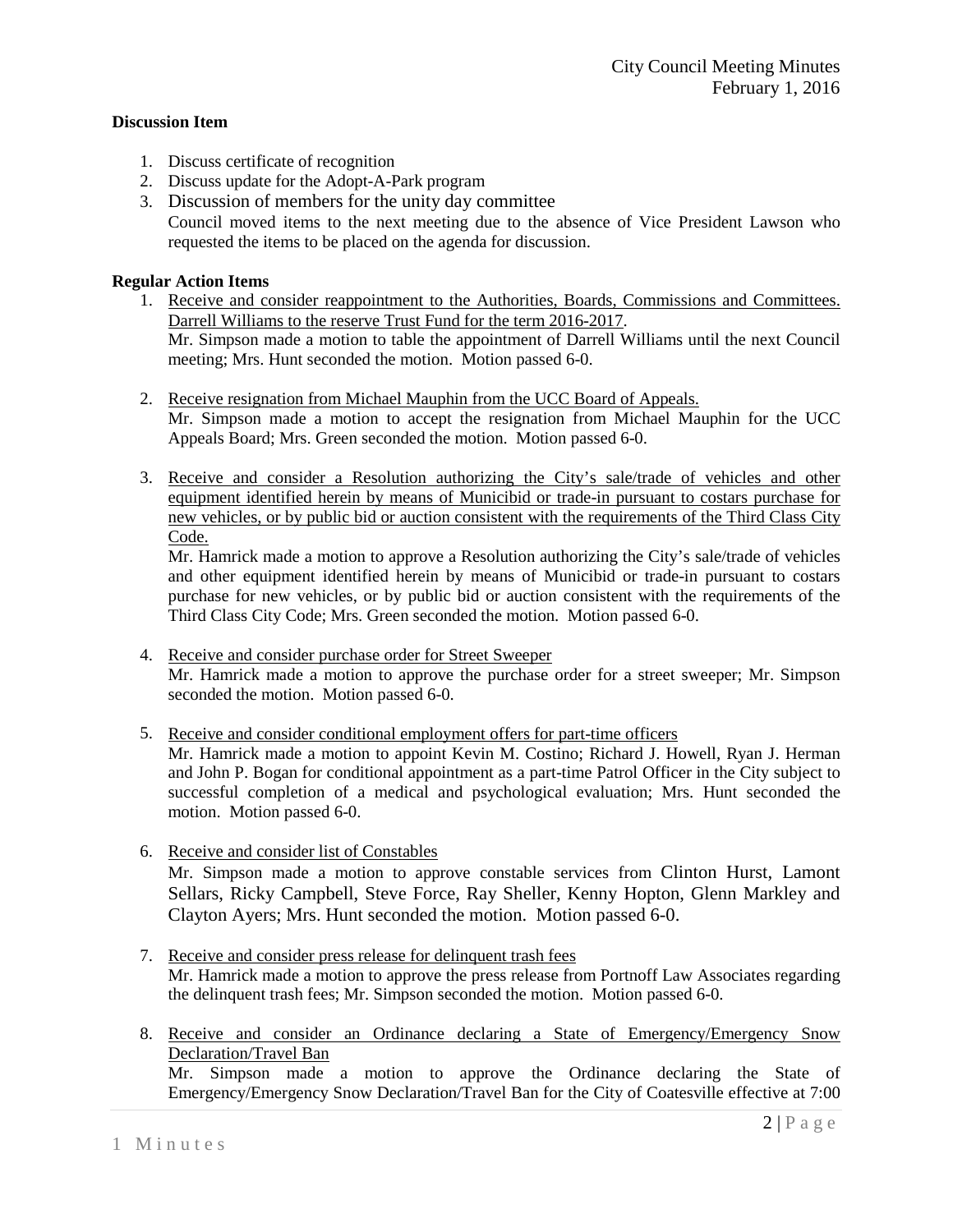pm January 22, 2016 and to remain in effect until the emergency abated; Mrs. Hunt seconded the motion. Motion passed 6-0.

*Mr. Simpson excused himself from the meeting at 8:40 pm.* 

### **Solicitors Report**

The development agreements, funding from escrow and has been obtained and all are acceptable from Family Dollar. There were some minor changes to the plans recommended by the City Engineer.

An escrow account with DEPG has been established and requires a W-9 to be used to cover legal and engineering related costs. Reviewing the CRP grant and other aspects of the development including multi-modal application for highway improvements on Lincoln Highway and Fleetwood Street.

Worked on various matters involving litigation and assisted the City in its interpretation of codes, rules and regulations.

## **City Manager's Report**

Mr. Trio announced he has been working hand in hand with DEPG (Legend Properties) and the Train Station. The City is assisting to get funding for the Parking garage.

We are close to closing the Code Enforcement process. The paperwork will be presented to Council in their packet for the next meeting.

Appreciate staff and people who worked for and with the City to help us clean up the snow.

# **Citizens' Hearings –** *Non-Agenda Items Only* **(3 Minutes)**

#### Robert Milliken

Mr. Milliken announced he works/volunteers at the Chester County Association for the Blind in Coatesville. He explained the Association is having budgetary issues and asked for exemption on the solid waste fees.

#### David DeSimone

Mr. DeSimone complimented the Police, Fire, Public Works, Council and staff on the removal of the snow. Council members were on Facebook keeping the residents apprised and Mr. Simpson was plowing the snow. The residents worked together to remove snow.

Mrs. Green made a motion to close citizens' hearings on non-agenda items only; Mrs. Hunt seconded the motion. Motion passed 5-0.

## **Special Events**

There were no special events at this time.

## **Council Comments**

Mr. Hamrick thanked City staff for their assistance during the worst snow storm since 1996. We will do better the next time. The City did the best we could with what we have. Contractors came into the City to help.

Mrs. Green thanked everyone for attending the meeting. She acknowledged Public Works and the staff for their good job with what we had. The community came together, men and kids were out shoveling.